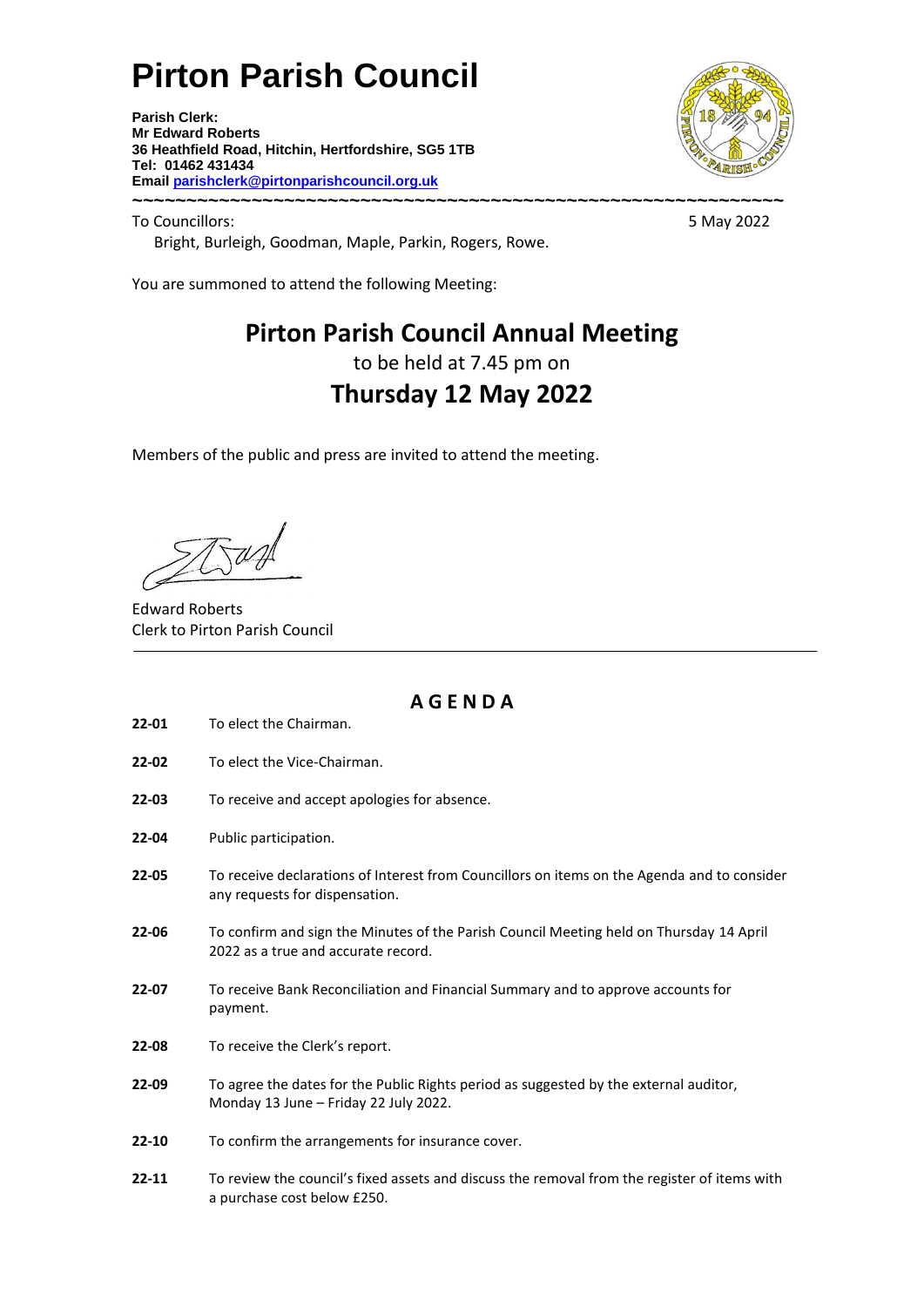- Cllr Jill Rogers
- Cllr Nick Rowe

#### **22-13** To review and approve the following procedures of the council:

- a. Standing Orders (doc001).
- b. Financial Regulations (doc003).
- c. Freedom of Information Act 2000 Publication Scheme (doc007).
- d. Complaints Procedure (Doc 009)
- e. Risk Management Policy (doc011)
- f. Grants policy (Doc 018)
- g. Grant Application Form (Doc019)
- h. Internal Financial Controls Policy (doc 025)
- i. Financial Reserves Policy (doc 026)
- **22-14** To confirm Direct Debit as the method of payment to Castle Water and the Information Commissioner (Financial Regulations 6.7)
- **22-15** To confirm BACS as the preferred method of payment of invoices received by the council. (Financial Regulations 6.9)
- **22-16** To appoint council representatives to organisations (doc014a):
	- a. Tree warden
	- b. HR Committee
	- c. Environmental Committee
	- d. Communications Working Group
	- e. Planning Working Group
	- f. Village Hall Committee
	- g. Bury Trust
	- h. Rands Trust
	- i. Hammonds Committee
- **22-17** To receive the New Pavilion Working Group report.
- **22-18** To approve the revised plans for the new pavilion and to apply for planning permission.
- **22-19** Planning
	- a. To consider Planning Applications (as in Appendix A).
	- b. To discuss the response to the letter asking for a meeting with NHDC planners.
	- c. To receive an update on the Local Plan.
	- d. To receive an update on CALA Homes Ltd.
	- e. To receive an update on Spitfire Homes.
	- f. To receive an update on Blakeney Homes.
	- g. To receive an update on Wright's Farm.
- **22-20** To receive an update on the planting of a hedge and solutions to deter parking on Chipping Green.
- **22-21** To receive an update on arrangements for the Queen's Jubilee weekend.
- **22-22** To receive an update on Pirton road safety issues, including speed limits..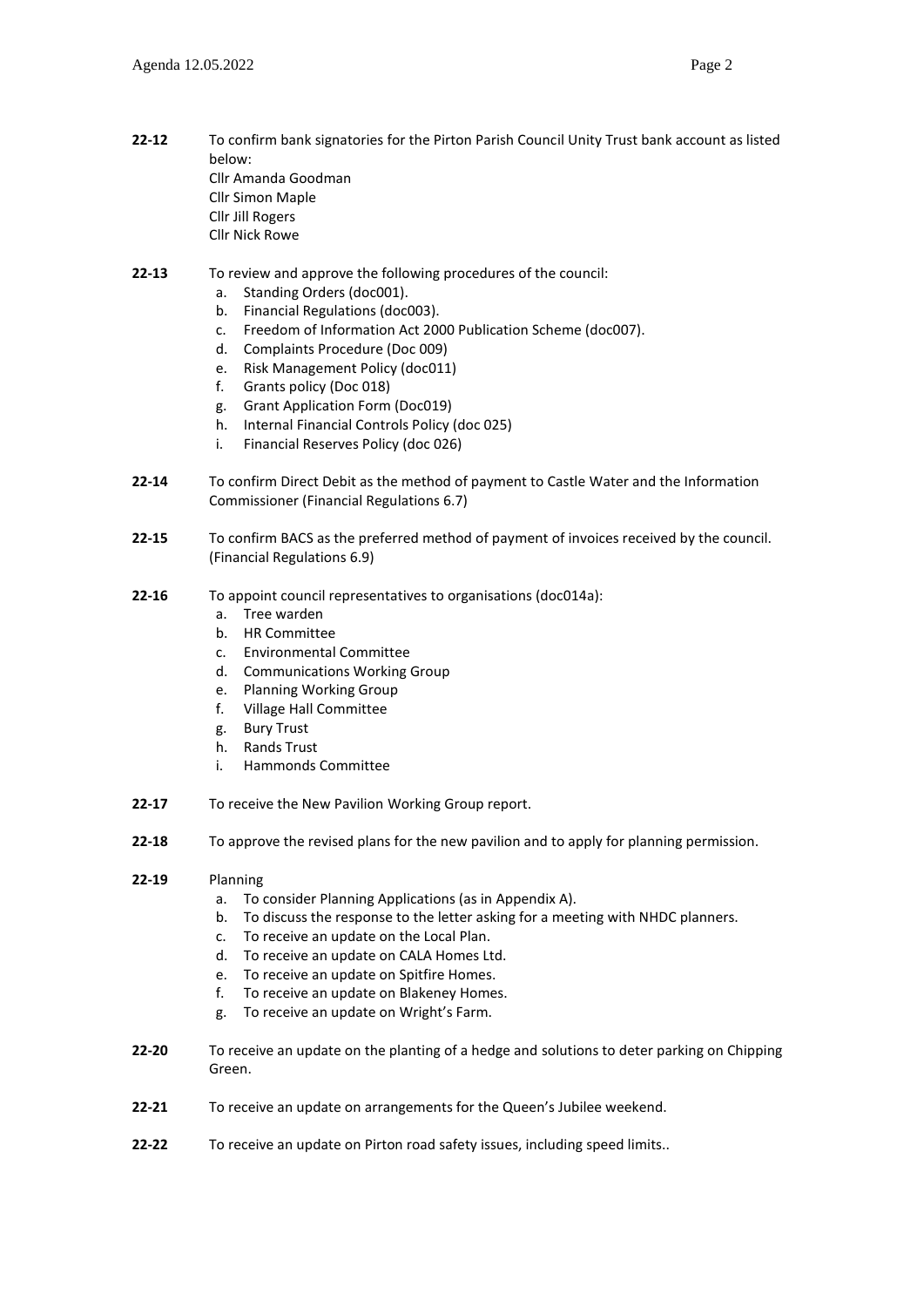**22-23** To determine the time and place of ordinary meetings of the full council up to and including the next Annual Meeting of the full council. Meetings to be held at 7.45pm on the second Thursday of each month in the Village Hall on the following dates:

| 9 June 2022      | 14 July 2022    | 11 August 2022   |
|------------------|-----------------|------------------|
| 8 September 2022 | 13 October 2022 | 10 November 2022 |
| 8 December 2022  | 12 January 2023 | 9 February 2023  |
| 9 March 2023     | 13 April 2023   |                  |
|                  |                 |                  |

with the Annual Meeting to take place on 11 May 2023.

**22-24** To suggest items for the next Meeting of the Parish Council to be held on

**Thursday, 9 June 2022 at Pirton Village Hall at 7.45 pm.**